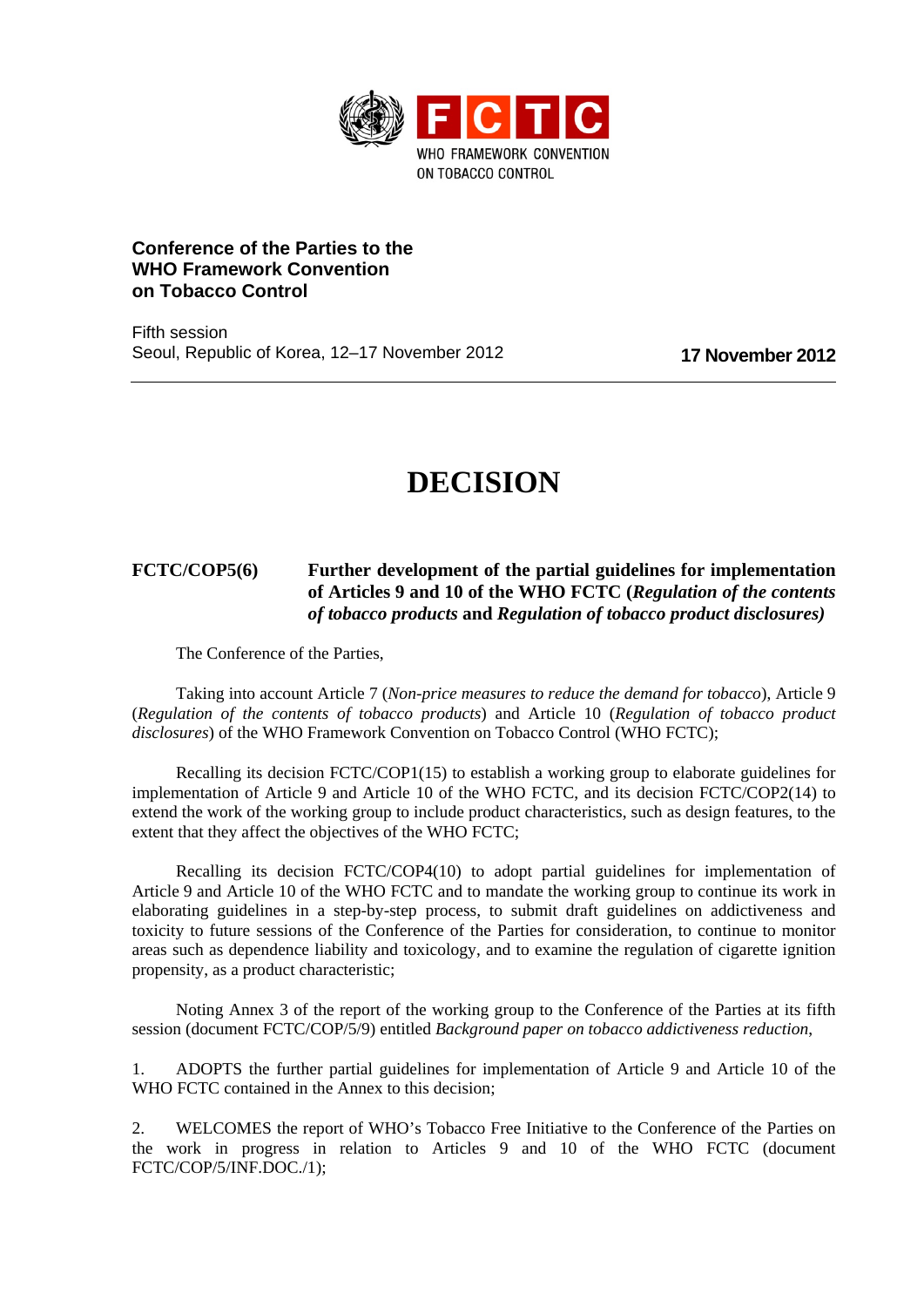3. REQUESTS the Convention Secretariat:

(a) to make accessible, via a web site, the studies, research and other reference material used in the development of the further partial guidelines for implementation of Articles 9 and 10 of the WHO  $\overline{FCTC}$ :

(b) to invite WHO to:

(i) continue the validation of the analytical chemical methods for testing and measuring cigarette contents and emissions in accordance with the progress report (document FCTC/COP/3/6) and to inform the Conference of the Parties through the Convention Secretariat on a regular basis of the progress made;

(ii) prepare a comprehensive report that, based on a review of the scientific and medical literature, identifies measures that would be likely to reduce the toxicity of both smoked and smokeless tobacco products and describes the evidence supporting the effectiveness of such measures, and that examines the experience of Parties on the matter for consideration at the sixth session of the Conference of the Parties;

(iii) monitor and follow closely the evolution of new tobacco products, including products with potentially "modified risks" and to report to the Conference of the Parties on any relevant development;

(iv) direct some of its activities towards section 12 of the background paper (Annex 3 of document document FCTC/COP/5/9), which outlines aspects of addictiveness (or dependence liability) of both smoked and smokeless tobacco products that remain to be studied;

(v) develop draft fact sheets on measures recommended in the *Partial guidelines on the implementation of Articles 9 and 10 of the WHO FCTC* to provide support to effective implementation and raise awareness of their benefits among Parties;

(vi) monitor and research the country experience and scientific development with respect to reduced ignition propensity cigarettes; and

(vii) compile, make available for Parties and update a non-exhaustive list of toxic contents and emissions of tobacco products, and advise about how such information could be best used by Parties;

4. INVITES Parties, international, regional and subregional organizations, international financial institutions and/or other development partners to assign resources to the conduct of research that would support Parties in implementing Articles 9 and 10 of the WHO FCTC;

- 5. DECIDES to mandate the working group to:
	- (a) continue to monitor areas such as dependence liability and toxicology;
	- (b) continue its work in elaborating guidelines in a step-by-step process, and to submit draft partial guidelines or a progress report on the testing and measuring of contents and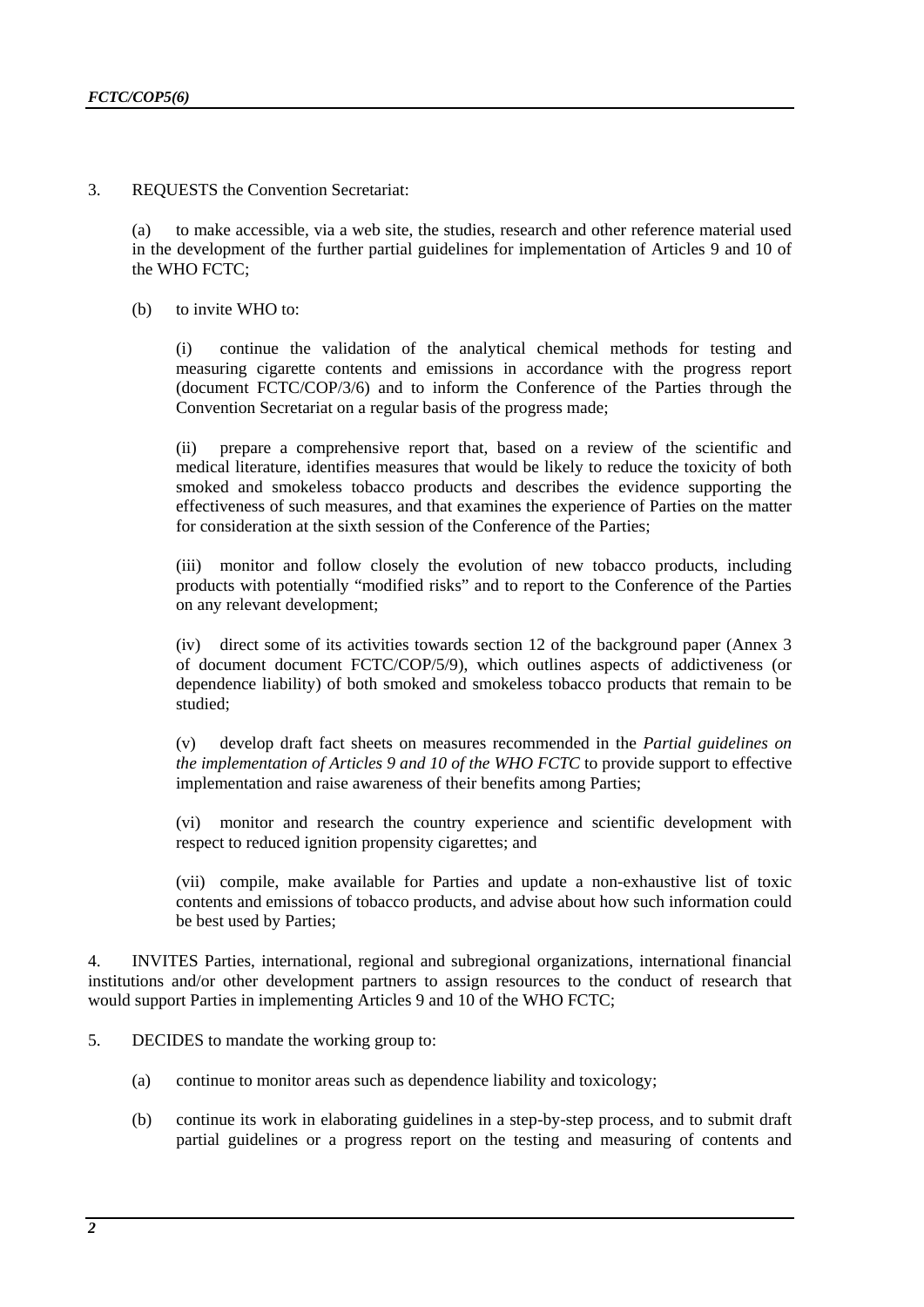emissions using the analytical chemical methods validated by WHO to the next session of the Conference of the Parties;

- (c) identify which other analytical chemical methods for the testing and measuring of cigarette contents and emissions, or ingredients, need to be validated and/or to identify the methods for which validation should be extended to include tobacco products other than cigarettes;
- (d) continue work on definitions in the area of product regulation;
- (e) examine how Parties may address possible false, misleading or deceptive conduct and/or representations with respect to tobacco products contents, characteristics and/or performance, and possibly produce text on this matter to be included in the partial guidelines;
- 6. ALSO DECIDES, in accordance with decision FCTC/COP4(10):

(a) to request the Convention Secretariat to provide assistance and make the necessary arrangements, including budgetary arrangements, for the working group to continue its work, and to ensure, in consultation with the Bureau of the Conference of the Parties, that Parties have access to the draft text (for example, via a protected web site) and can provide comments before the circulation of the draft guidelines to the Conference of the Parties;

| Draft report made available by the                     | At least six months before the opening day of the                                                                                                                                           |
|--------------------------------------------------------|---------------------------------------------------------------------------------------------------------------------------------------------------------------------------------------------|
| Secretariat for comments by the Parties                | sixth session of the Conference of the Parties                                                                                                                                              |
| Submission of the final report by the                  | At least three months before the opening day of the                                                                                                                                         |
| working group to the Secretariat                       | sixth session of the Conference of the Parties                                                                                                                                              |
| Circulation to the Conference of the<br><b>Parties</b> | At least 60 days before the opening day of the sixth<br>session of the Conference of the Parties in<br>accordance with Rule 8 of the Rules of Procedure<br>of the Conference of the Parties |

(b) to adopt the timeline set out below: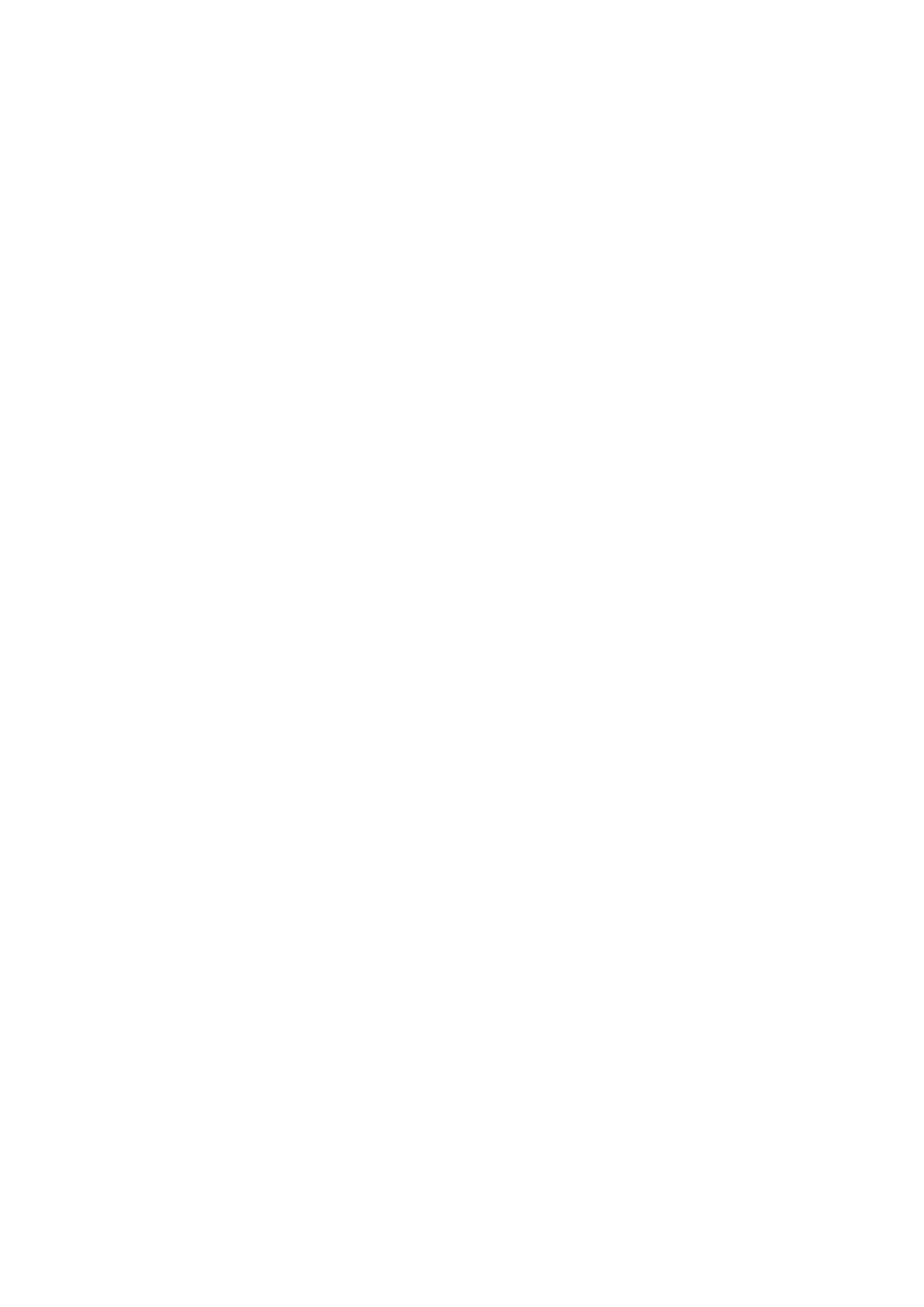# ANNEX

# **PUBLIC DISCLOSURE – TOXIC CONSTITUENTS AND EMISSIONS**

#### **TEXT TO BE INSERTED INTO THE PARTIAL GUIDELINES FOR IMPLEMENTATION OF ARTICLES 9 AND 10 OF THE WHO FCTC AS ADOPTED BY THE COP AT ITS FOURTH SESSION**

#### *INSERT after heading "1.2.3 Disclosure to the public"*

Pursuant to Article 10, the primary objective of public disclosure of information about the toxic constituents and emissions of tobacco products is to inform the public of the health consequences, addictive nature and mortal threat posed by tobacco consumption and exposure to tobacco smoke. This information may also assist the public in contributing to the development and implementation of relevant policies, activities and regulations.

#### *INSERT after heading "2.7 Confidentiality in relation to disclosure to the public"*

Parties should disclose information about the toxic constituents and emissions of tobacco products to the public in a meaningful way. Parties may determine in accordance with their national laws the information about the toxic constituents and emissions of tobacco products that should not be disclosed to the public.

#### *INSERT after heading "3.5 Disclosure to the public"*

#### 3.5.1 Background

Many people are not fully aware of, misunderstand or underestimate the risks for morbidity and premature mortality attributable to tobacco use and exposure to tobacco smoke. Complementing other measures relating to the reduction of demand for tobacco, Article 10 of the WHO FCTC requires that each Party shall adopt and implement effective measures for public disclosure of information about the toxic constituents of tobacco products and the emissions that they may produce. As stated in Article 4.1 of the WHO FCTC, Parties shall be guided by the principle that every person should be informed of the health consequences, addictive nature and mortal threat posed by tobacco consumption and exposure to tobacco smoke.

#### 3.5.2 Scope and means of public disclosure

#### 3.5.2.1 Public access to information disclosed to governmental authorities

Detailed information about the toxic constituents and emissions of tobacco products is difficult to comprehend, and public disclosure of such information might not directly promote or protect public health. However, such information may assist other members of civil society, particularly academic institutions and nongovernmental organizations, in contributing to tobacco control policy.

In addition, other information disclosed to governmental authorities in accordance with these guidelines, such as information on ingredients, product characteristics and the market, may also contribute to raising public awareness and advancing tobacco control policy.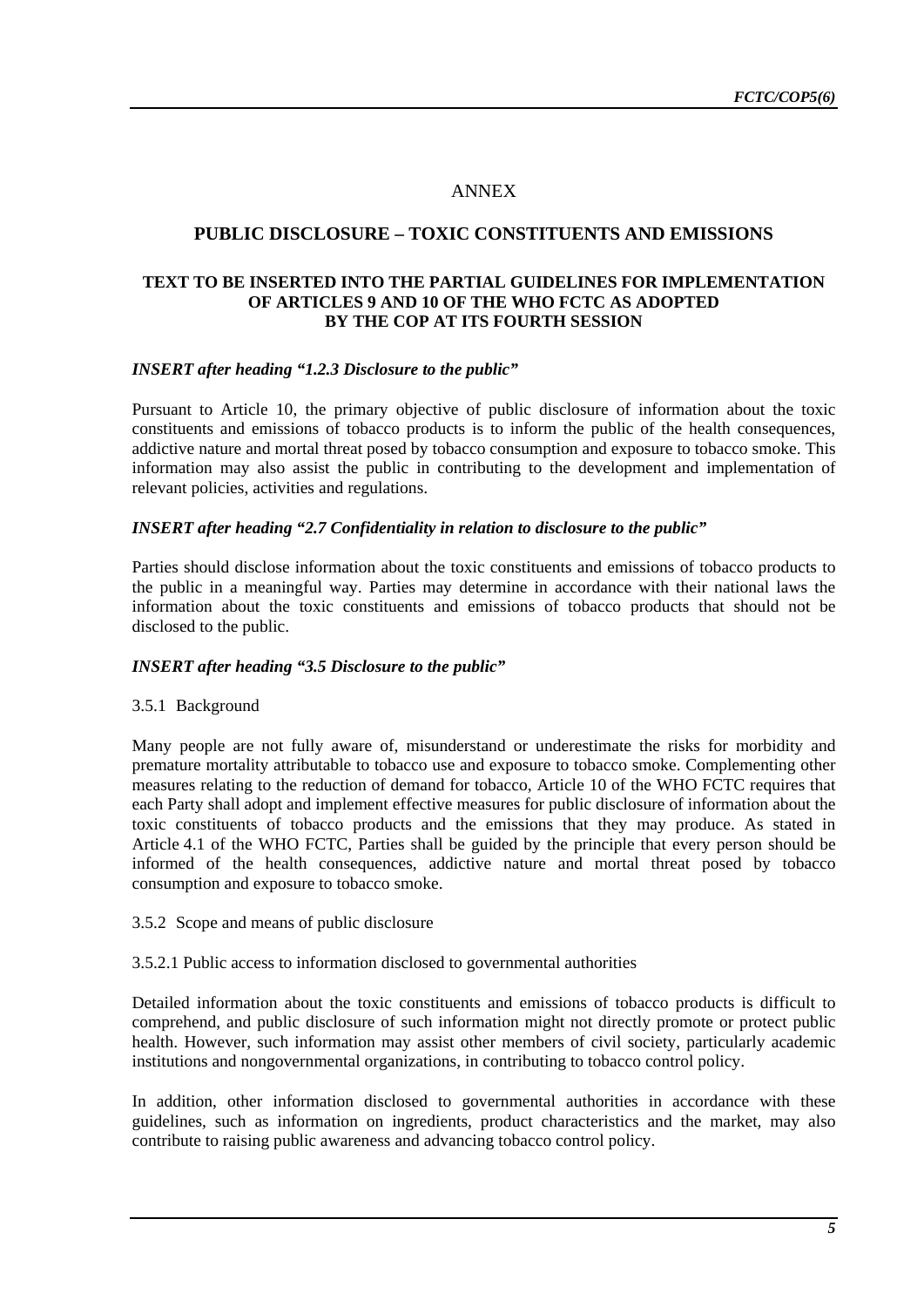#### *Recommendation:*

Parties should consider, in accordance with their national laws, making information about the toxic constituents and emissions of tobacco products and other information disclosed to governmental authorities in accordance with these guidelines publicly accessible (e.g. via the Internet, or by request to a governmental authority) in a meaningful way.

3.5.2.2 Public disclosure of constituents and emissions in the context of Articles 11 and 12 of the WHO FCTC

Information on how public disclosure is linked to Articles 11 and 12 of the WHO FCTC can be found in section 7, "LINKS TO OTHER ARTICLES OF THE WHO FCTC".

## *INSERT after heading "7 LINKS TO OTHER ARTICLES OF THE WHO FCTC"*

**7.1 Packaging suggesting the presence of a prohibited or, where appropriate, restricted ingredient** 

#### *INSERT after paragraph "7.1 Packaging suggesting the presence of a prohibited ingredient"*

#### **7.2 Information on relevant constituents and emissions on tobacco packaging**

Tobacco product packaging and labelling are an effective means of public communication about constituents and emissions of tobacco products, as recognized in Article 11 of the WHO FCTC. Parties should refer to Article 11 and the guidelines for its implementation.

#### **7.3 Information on relevant constituents and emissions in education, communication, training and other public awareness programmes**

Parties should consider including messages about constituents and emissions of tobacco products in education, communication, training and other public awareness programmes. Such messages may reinforce efforts to inform the public of the health consequences, addictive nature and mortal threat posed by tobacco use and exposure to tobacco smoke in programmes established in accordance with Article 12 of the WHO FCTC and the guidelines for its implementation.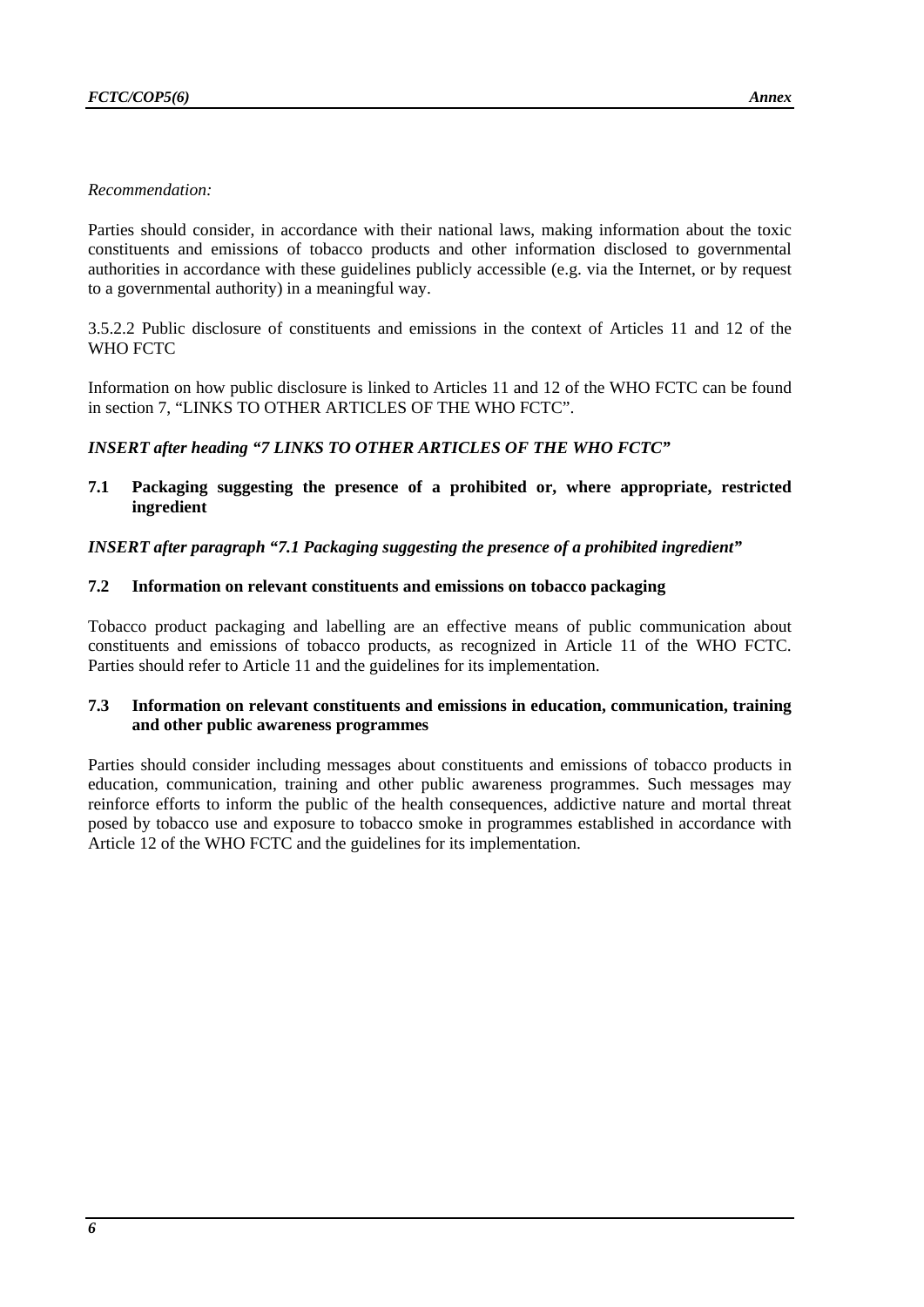# **PRODUCT CHARACTERISTICS IN RELATION TO FIRE-RISK (REDUCED IGNITION PROPENSITY)**

### **TEXT TO BE INSERTED INTO THE PARTIAL GUIDELINES FOR IMPLEMENTATION OF ARTICLES 9 AND 10 OF THE WHO FCTC AS ADOPTED BY THE COP AT ITS FOURTH SESSION**

#### *INSERT after heading "3.3.2 Regulation"*

3.3.2.1 Cigarettes – Regulation in relation to fire-risk (reduced ignition propensity)

#### (i) Background

Lit cigarettes that are laid down and left unattended smoulder and can ignite upholstery, other furniture, bedding and other textiles, or other material. This has been observed most often in cases of smoking in bed or smoking while under the influence of alcohol, illicit drugs or medication. Every year a considerable number of people around the world are injured or die (e.g. from burns or smoke gas poisonings) as a result of fires caused by cigarettes.

In order to prevent a significant number of such injuries and deaths, cigarettes can be designed in a way that the cigarette self extinguishes when not puffed or left unattended and thereby has a reduced risk of starting fires. These cigarettes are known as reduced ignition propensity cigarettes (RIP cigarettes).

Reductions in the number of cigarette fires and related victims have been observed in some jurisdictions that have mandated the replacement of conventional cigarettes with RIP cigarettes. Although RIP cigarettes do not self-extinguish in every case, they are expected to reduce the risk of a fire being ignited, and thus the risk of injuries and deaths. It is important to note that mandating an RIP standard is aimed at reducing the number of fires caused by lit cigarettes; it will not eliminate them.

There have been claims that RIP cigarettes may have a different toxicity than conventional cigarettes. Research suggests that RIP cigarettes are just as toxic as conventional cigarettes and equally dangerous to human health.

(ii) Regulating the ignition propensity of cigarettes

In regulating the ignition propensity of cigarettes, governmental authorities usually take a performance-based approach by adopting provisions that prescribe the test method to be used, and then provisions that set the pass/fail criteria (performance standard) applicable to the results obtained after conduct of the test (see Appendix 4).

In a number of cases, governmental authorities have also laid down requirements related to a specific technique for achieving RIP, namely banded paper technology, and requirements related to certification (see Appendix 5).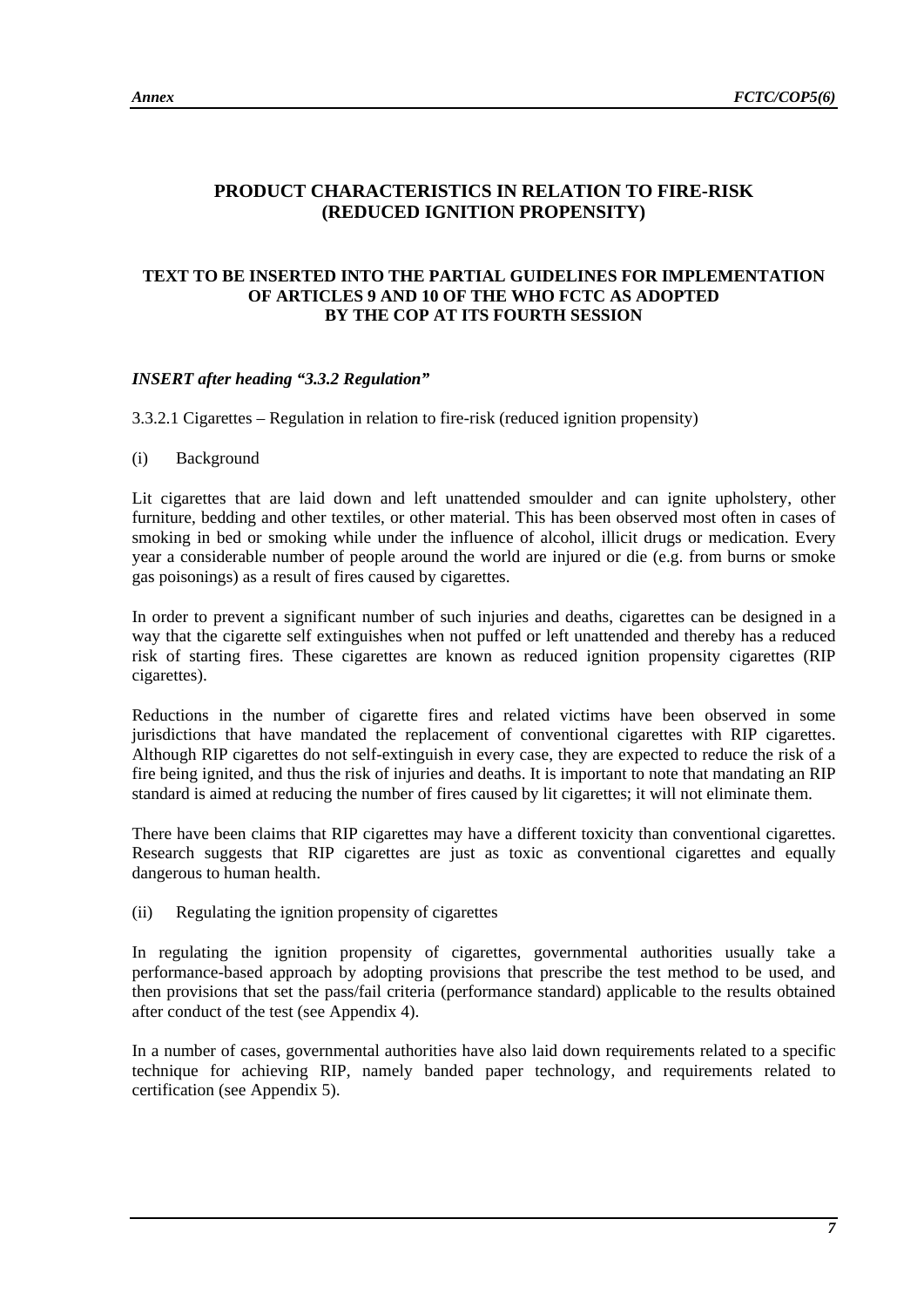#### (iii) Recommendations

(i) Parties should require that cigarettes comply with an RIP standard, taking into account their national circumstances and priorities.

(ii) When implementing recommendation (i) of this paragraph, Parties should consider setting a performance standard that corresponds at a minimum to the current international practice, regarding the percentage of cigarettes that may not burn their full length when tested according to the method described in Appendix 4.

(iii) Parties should not allow any claims to be made suggesting that RIP cigarettes would be unable to ignite fires.

#### *INSERT instead of "4.4 Deadline – prohibited or restricted ingredients"*

#### **4.4 Deadlines**

4.4.1 Prohibited or restricted ingredients

(Text remains the same as in the current paragraph 4.4)

4.4.2 Reduced ignition propensity

Parties should specify a deadline following which the tobacco industry and retailers must only supply cigarettes that comply with the required RIP standard.

#### *INSERT instead of "4.6 Sampling and testing – prohibited or restricted ingredients"*

#### **4.6 Sampling and testing**

4.6.1 Prohibited or restricted ingredients

(Text remains the same as in the current paragraph 4.6)

4.6.2 Reduced ignition propensity

Parties should consider having samples of cigarettes collected from manufacturers, importers or retailers. These samples should then be tested to ascertain whether they comply with the required RIP performance standard. Both sampling and testing should be carried out according to the method described in Appendix 4.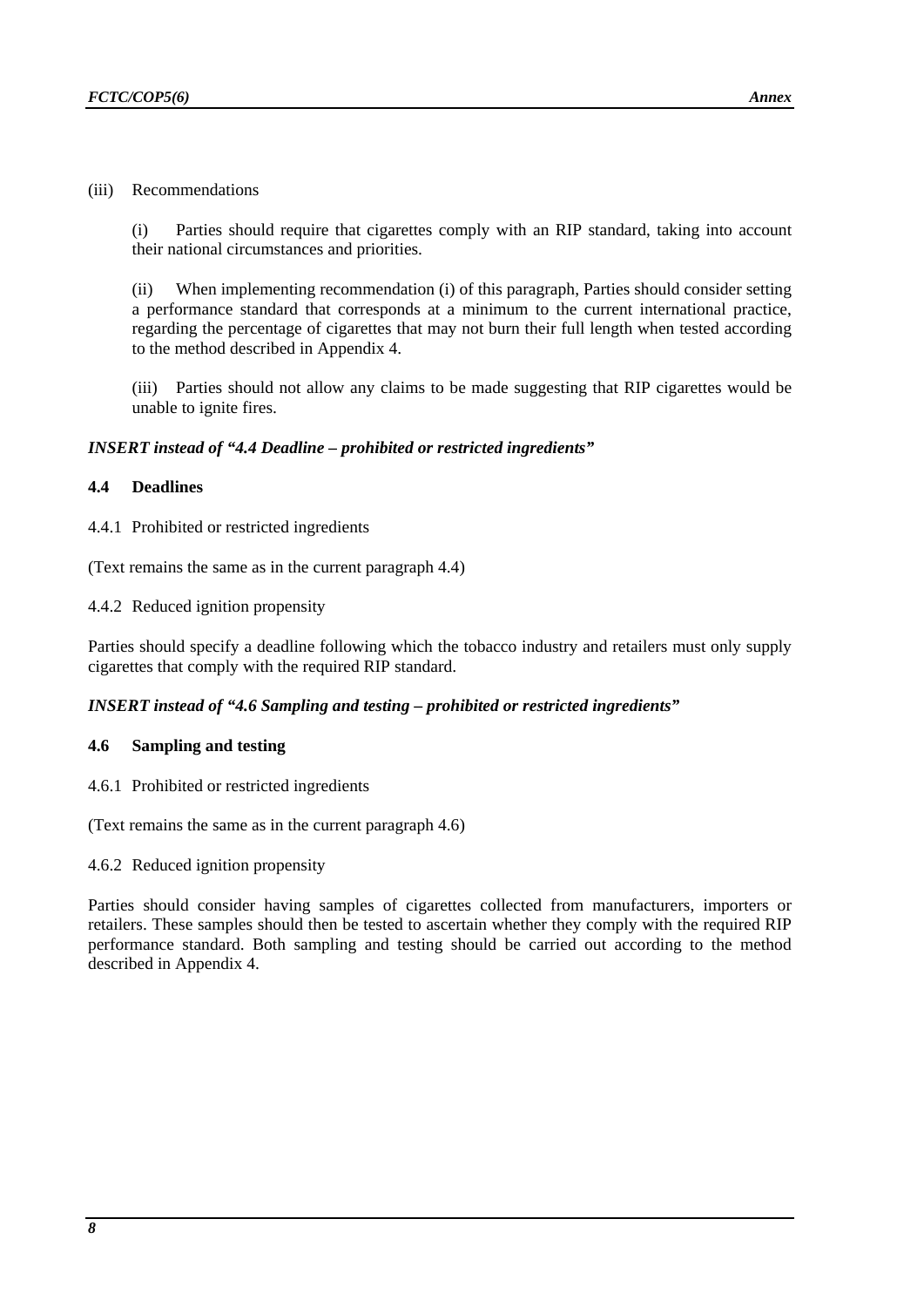# Appendix 4

## **Performance standard for reduced ignition propensity (RIP) cigarettes and related standard test methods**

The performance standard for RIP cigarettes has been expressed as the percentage of cigarettes that, when ignited and laid down on a pre-determined substrate, do not burn through their whole length.

As of 2012, international practice is to require a not-burn-through rate of no less than 75% by testing on 10 layers of filter paper.

As of 2012, available standard test methods for sampling and verifying the conformity of cigarettes with the required not-burn-through rate include: ISO 12863:2010 "Standard test method for assessing the ignition propensity of cigarettes"; EN ISO 12863:2010 "Standard test method for assessing the ignition propensity of cigarettes"; AS 4830-2007 "Determination of the extinction propensity of cigarettes"; NZS/AS 4830:2007 "Determination of the extinction propensity of cigarettes"; and ASTM E2187-09 "Standard Test Method for Measuring the Ignition Strength of Cigarettes".